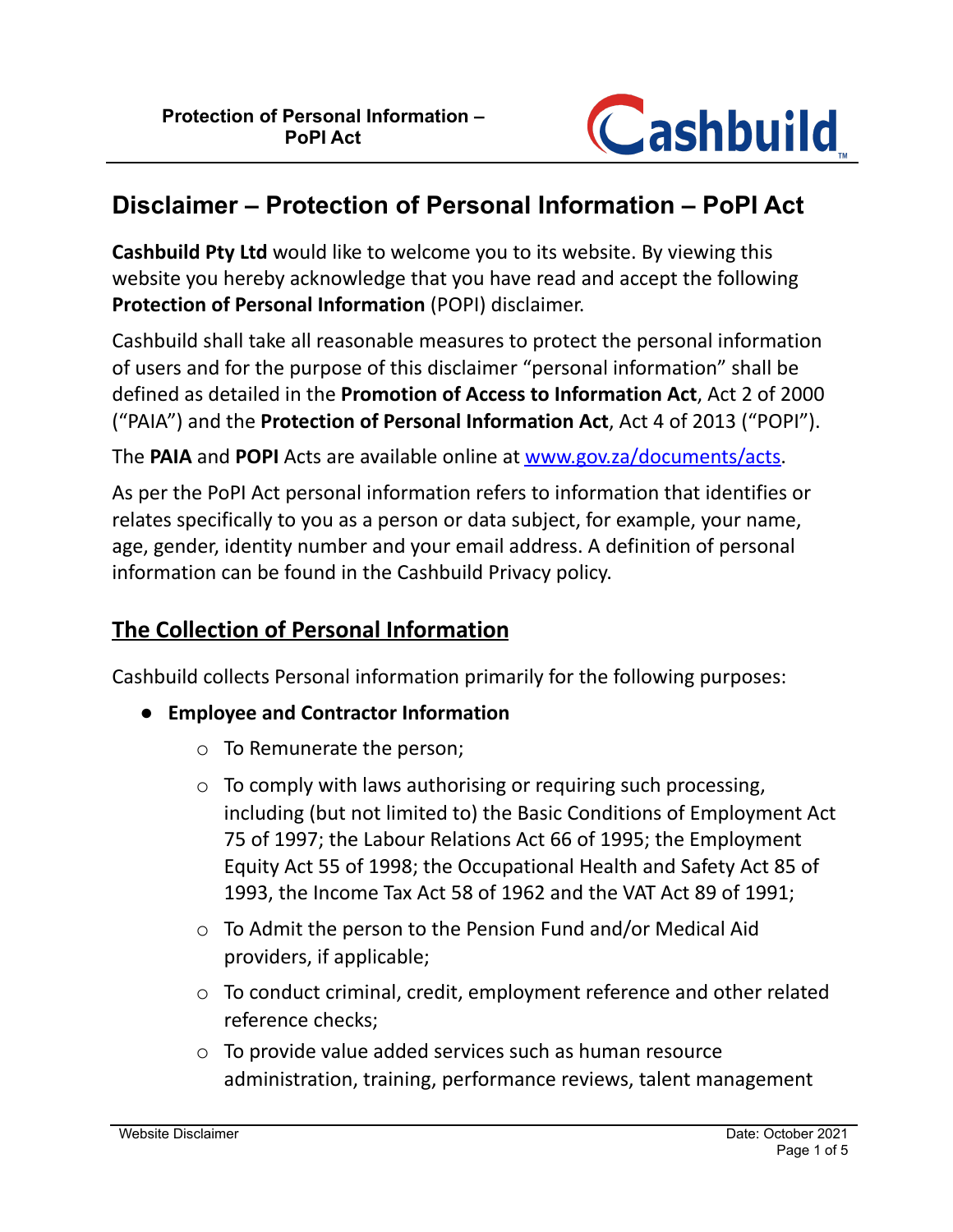

and other reasons related to the management of employees and/or contractors

#### **● Customer Information**

- $\circ$  To render customer related services and administration of customer accounts;
- o To conduct criminal, credit, reference and other related reference checks
- o To authenticate the customer;
- $\circ$  To provide the customer with information which Cashbuild believes may be of interest to the customer, such as information relating to public awareness campaigns and matters of general public interest in which Cashbuild is involved or has decided to lend its support to.

#### **● Supplier and Third-Party Contractor / Service Provider Information**

To secure the products and services of the supplier / service provider or contractor as part of Cashbuild's product and service offering;

- o To manage the Cashbuild supply chain and relationship with the supplier and/or contractor for any purposes required by law by virtue of the relationship between the supplier and Cashbuild
- o To render services relating to the administration of supplier / service provider or contractor accounts;
- o To provide the supplier / service provider or contractor with information which Cashbuild believes may be of interest, such as information relating to public awareness campaigns and matters of general public interest in which Cashbuild is involved or has decided to lend its support to.

#### ● **Children / Minor Information**

 $\circ$  To obtain details of a minor / child participating in the Cashbuild Art@Heart competition at the opening of a new Cashbuild Store;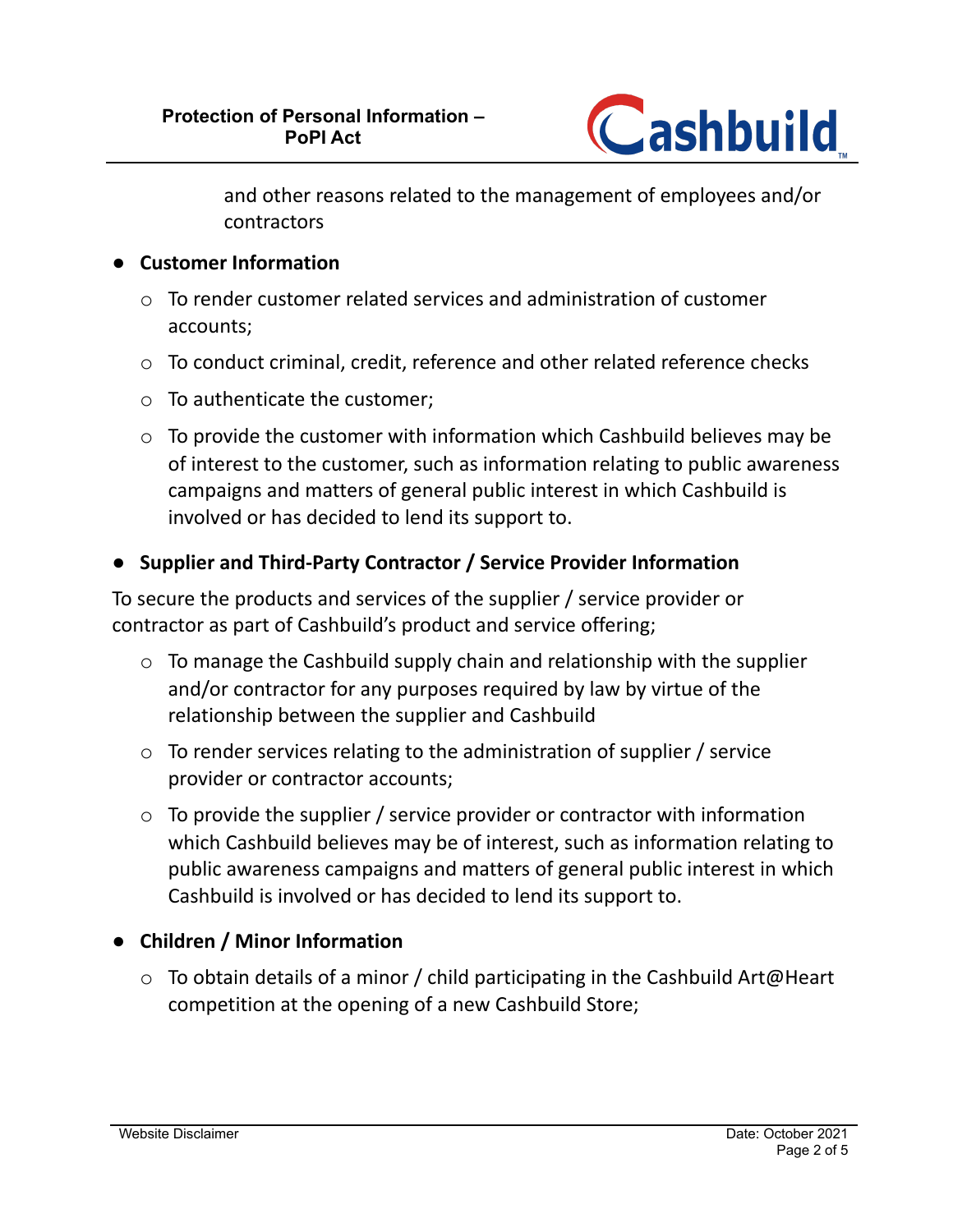

- $\circ$  To obtain details of a minor / child who is a prize winner in the above competition, either in his/her individual capacity or as part of the school group;
- o To obtain the written consent of the parent / legal guardian of the child must be obtained before publishing the child's details

### **Sources of Personal Information**

Personal information may be collected from the following sources:

- Directly from the person when he / she applies for any Cashbuild related employment, provide services to Cashbuild, submit forms requests or transactions, use our websites, or make use of any of the Cashbuild services;
- From public registers, credit bureaus and law enforcement agencies and any other organisation from which Cashbuild may acquire your information;
- From people and entities employed by Cashbuild to provide services to Cashbuild which may be legally entitled to provide Cashbuild with personal information.

# **The Storage of Personal Information**

All personal information collected by Cashbuild will be stored as follows:

- In a secure and safe manner according to strict information security principles with safeguards to ensure its privacy and confidentiality;
- For no longer than is necessary to achieve the purpose for which it was collected unless further retention is
	- o Required by law or contractual obligation;
	- o Otherwise reasonably required by Cashbuild for lawful purposes related to its functions and activities;
	- o Retained further with the person's consent
	- o After which the information will be de-identified and disposed of as per the Cashbuild Control of Records policy.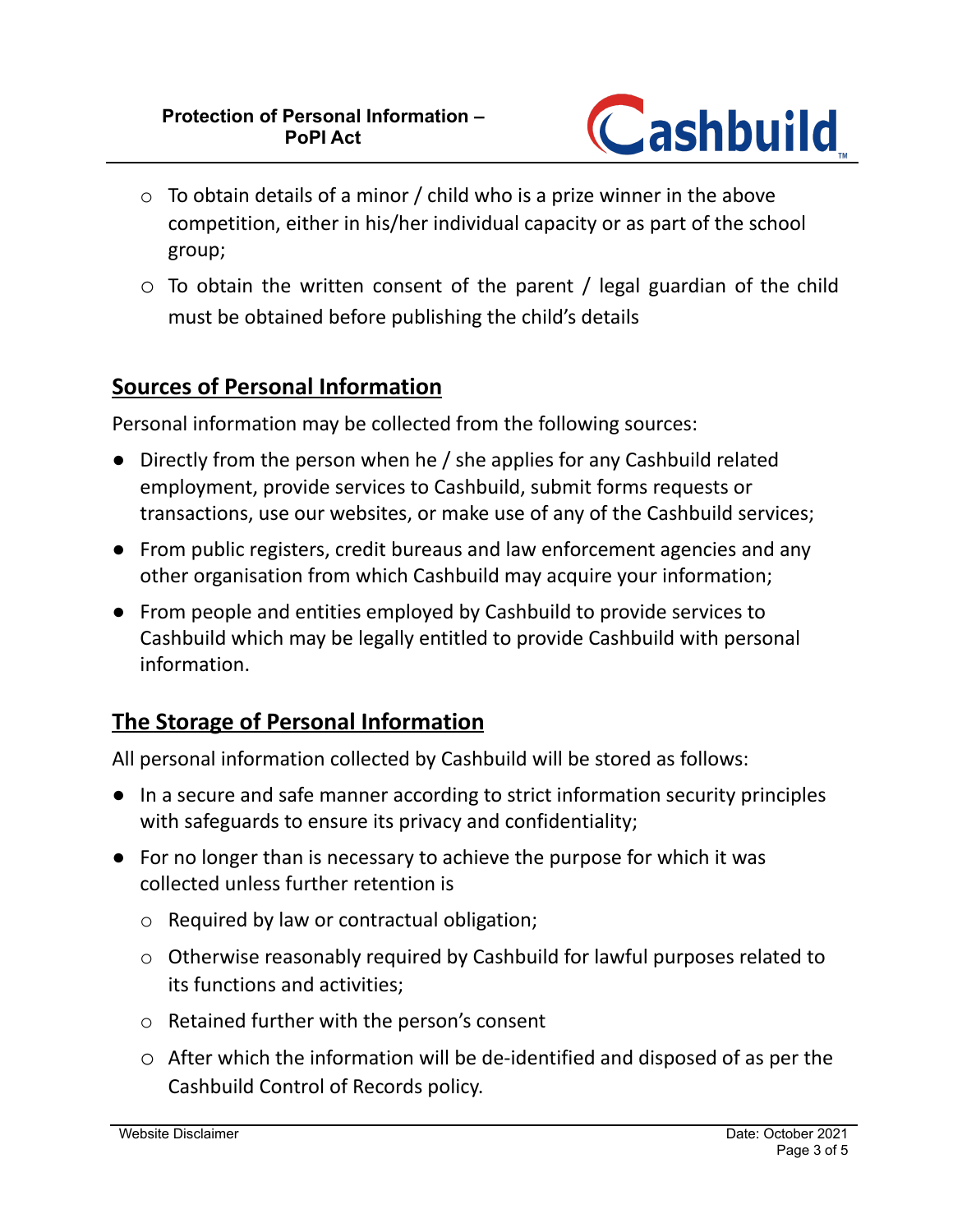

### **Sharing of Personal Information**

Any information supplied to Cashbuild will be treated as confidential and Cashbuild will not disclose information unless legally permitted thereto. We will only share data with a Third Party if we have your explicit consent, are legally obliged thereto or for any of the purposes set out below.

By providing the personal information, the data subject agrees that Cashbuild may transfer the information to the following people and organisations in pursuit of the data processing purposes set out in our Privacy Policy:

- 1. To the divisions and entities in the Cashbuild Group, including directors, employees, contractors, agents, auditors, legal and other professional advisors who are authorised to process this information;
- 2. To financial and government organisations who may request information from Cashbuild, in which case the data subject will be notified in advance; the provision of such information, including banks, governmental, judicial, regulatory and law enforcement bodies including the South African Revenue services and the National Credit Regulator;
- 3. To persons employed by Cashbuild to provide services on our behalf and that adhere to principles similar to Cashbuild regarding the treatment of personal information;
- 4. To any person to whom Cashbuild cede, delegate, transfer or assign any of our rights or obligations pertaining to products and/or services provided to the person or contracts concluded with the person;
- 5. To any person who acts as legal guardian, executor of an estate, curator or in a similar capacity;
- 6. To any person or persons who may be permitted by applicable law or that you may consent to, including persons or entities who may request such information to evaluate the credit worthiness of the person.
- 7. Customers privacy is important to us, and we undertake to not use or share your personal information unless for business purposes. Your personal information from or shared with our affiliates and/or business partners will be utilized in order to improve the products, services and offerings provided to you by ourselves. Business partners and affiliates who are involved in the